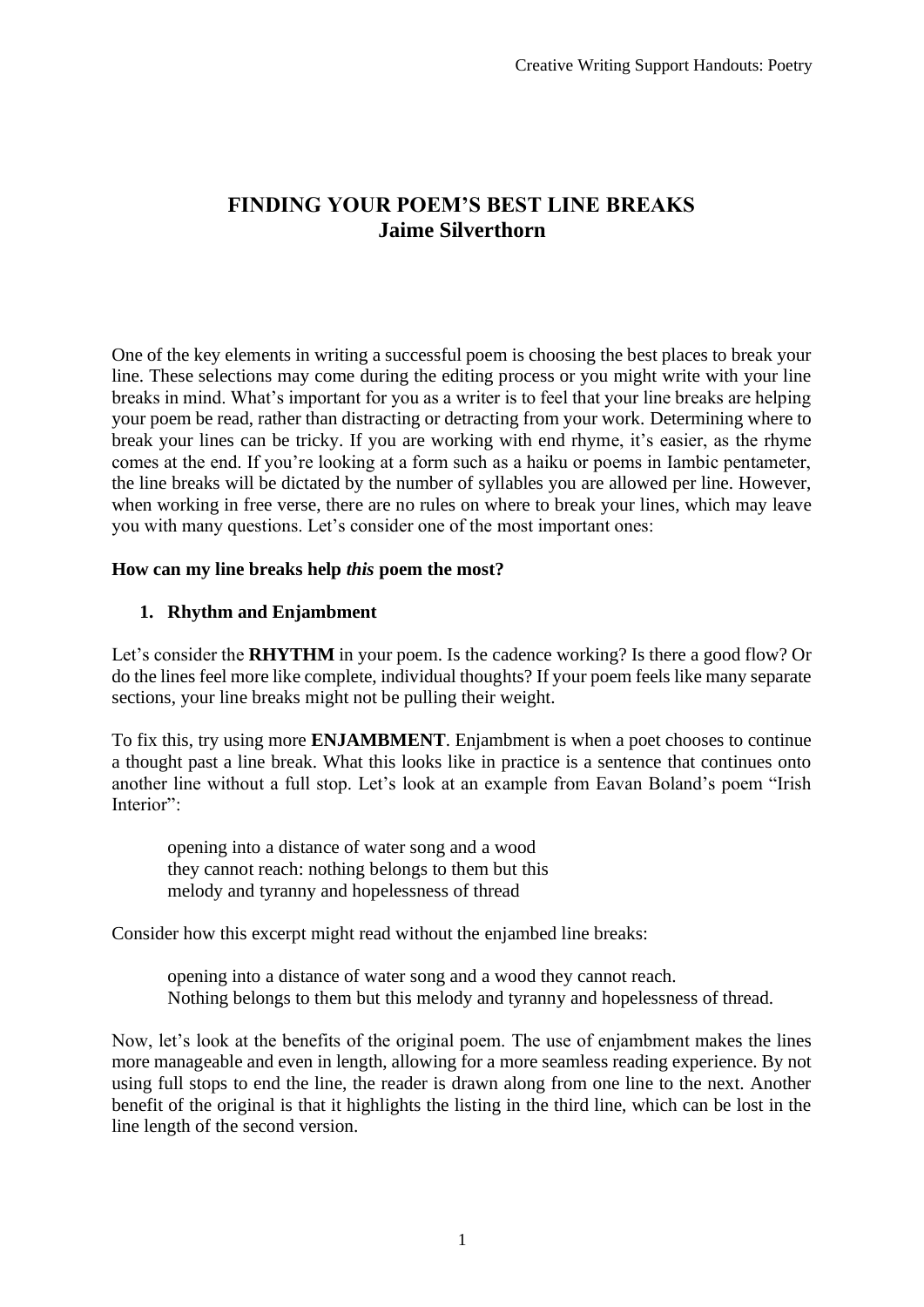Turning to the second version, we see that due to the addition of full stops, the line length becomes unwieldy and the reading experience sounds more staccato. The relationships between the lines are also less evident. However, one benefit of the second poem is that each idea is separated, making it easier to follow individual thoughts.

Remember, there is always a give-and-take when working with line breaks. Both of the above line breaks have benefits, but as a poet, you must weigh which you believe will make your poem stronger.

# **2. Breath**

When you read the poem out loud, where are you **BREATHING**? Is it in the middle of a line? If you're taking a breath where there is no indication in the line breaks, your reader is unlikely to be taking that breath with you. How does the poem sound when you take that breath away? Consider this example from Landa Wo's "And Then":

And then What do we do with sea winds That caress the hill without staggering? And then What to do with the tweak that lies at the bottom of an ocean At a time when birds abscond?

This stanza has a staccato flow which is quite different from the previous example. In this stanza, the line breaks act almost as an alternative to punctuation, and therefore give an understanding of where to breathe. Including many short thoughts with an abundance of breath points can be good when working with a very short poem, or as a way of shifting the breathing pattern during a long poem.

### **3. Emphasis**

When you ask a friend or fellow student to read the poem, do they pick up on the images and points you want them to? Or do they overlook them? This might be a good place to add **EMPHASIS** to an idea by placing it at the end or beginning of a line, and/or using a stanza break. You can see this at work in Ocean Vuong's "Toy Boat":

toy boat toy leaf  dropped from a toy tree waiting waiting as if the sparrows thinning above you are not already pierced by their own names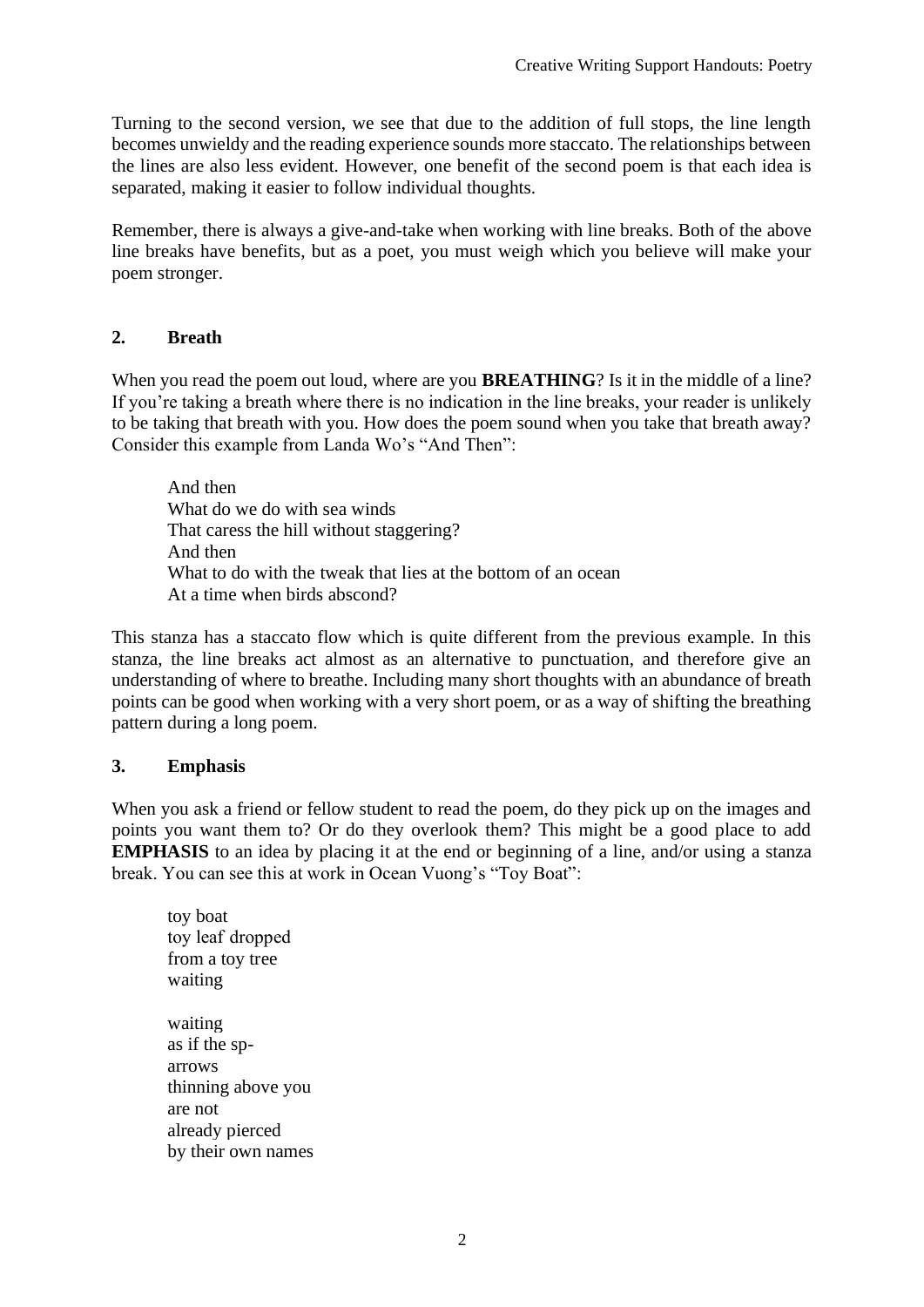Consider how the line breaks here give emphasis to certain words in this stanza, highlighting an overall theme. Having "toy" at the beginning of the first two lines adds immediate emphasis to the word, which is further solidified through repetition. The sparse language already gives each word weight, but breaking the word "sparrows" to reveal the internal word "arrows" accentuates the theme of discomfort and violence that has been tenuously built. The more violent actions are also held till the ends of lines, which helps them not be lost. For instance, "dropped", which sounds aggressive in this context, and "pierced".

An important concept to understand with line breaks is that they can and should have multiple uses. All of the examples above use line breaks not just for rhythm, breath, and emphasis alone, but all three. The key is determining which balance of these components works best for your poem.

# **Going further with your line breaks**

The poetic qualities listed above are the three main considerations when working in a standard free verse form. However, other poetic forms, such as haikus, will dictate your line breaks. Using these forms or developing modified versions can help organize your line breaks and allow your words to shine. We'll go over a couple of these ideas here:

# **What if my poem doesn't need any line breaks?**

Some styles of poems, such as lists, may look best in prose paragraph form. However, this doesn't mean that you don't need to pay attention to how your lines end and begin. Line breaks may be dictated by where they naturally fall on your page, or you might choose to have more control and change the margins of your poem so certain words fall at the beginning or end of a line (or even change the poem so certain lines are longer or shorter).

### **What if I want to experiment with space on the page?**

Line breaks can be an opportunity to have fun within a poem. Consider visual poems, which you likely came across in primary school. These are poems where the spaces between the words are strategically chosen to build an image. Many poets have reinvented this style to be more modern or refined. Visual poems now are not just 'flower-shaped poems about flowers' but can utilize the entire page to build a new idea of what poetry can accomplish on paper. In some cases, the space says just as much as the words. Looking at [Jordan Abel's poem,](https://canlit.ca/wp-content/uploads/2015/01/jordan_abel-silhouette.pdf) ["The silhouette](https://canlit.ca/wp-content/uploads/2015/01/jordan_abel-silhouette.pdf)  [of a pole on the shore of the Nass River"](https://canlit.ca/wp-content/uploads/2015/01/jordan_abel-silhouette.pdf), one can see how he uses brackets and blank space to convey the erasure of indigenous bodies in the work of early Canadian ethnographers. When using space on a page (and therefore, line breaks), you should know what you want that space to SAY.

### **I have two versions of a poem with line breaks, and I don't know which one is better.**

Trusting your gut and poetic intuition is a learned skill. Most poets spend years developing a sense of their poetic tone and style, which includes determining how they make their line breaks. One good way to start learning what you like is to go out and read a lot of poetry and see what works for you in other people's poems. Another good idea is to find a few friends whose creative opinion you trust and ask them which they prefer. If you find you're still having trouble and you have the time, put your poem away for a couple weeks before looking at it again with fresh eyes.